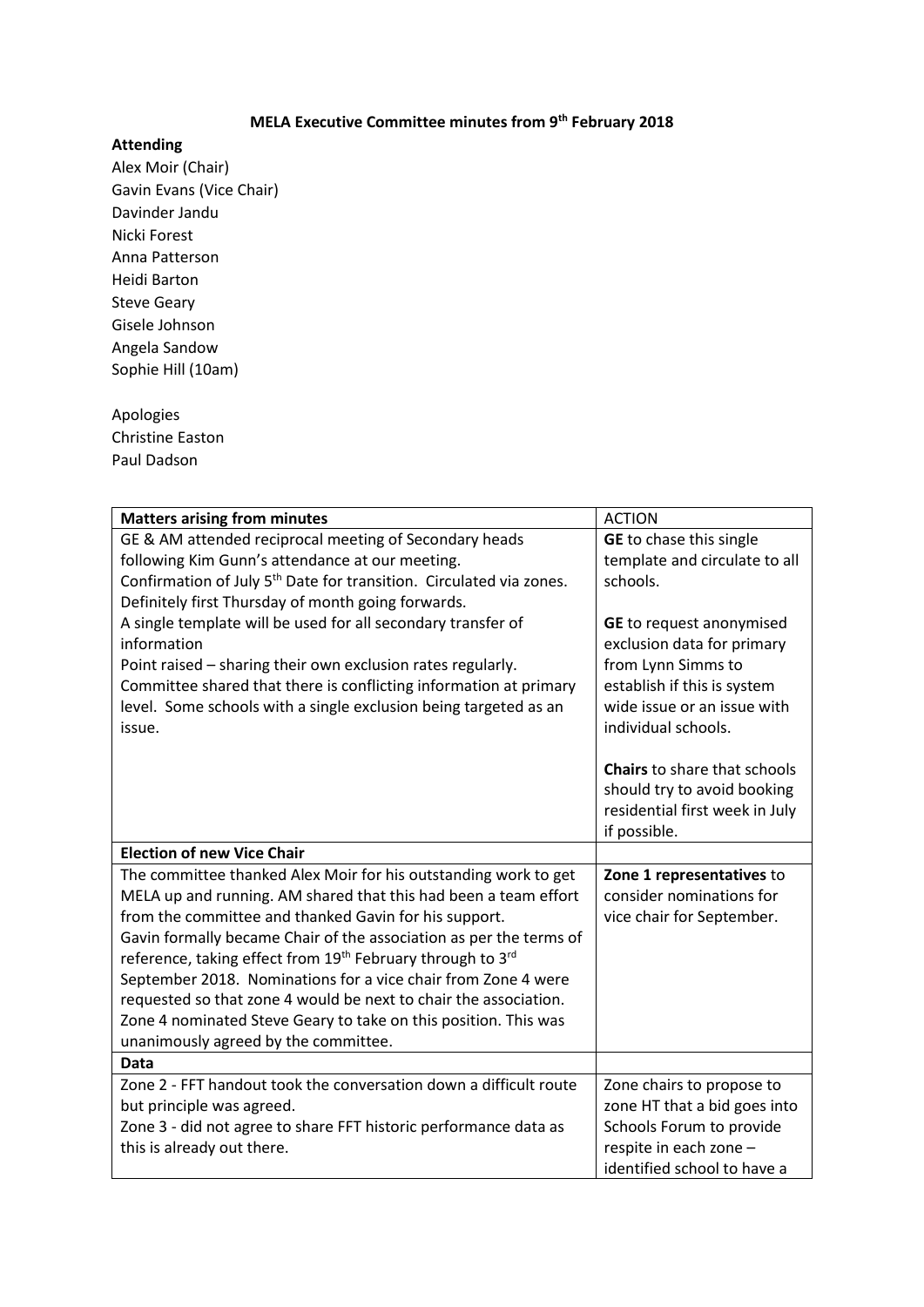| Zone 3 put in proposal for bespoke strategic document detailing<br>areas of strength and weaknesses.<br>DJ - maybe create our own sheet taking into account wellbeing of<br>HT alongside need for strategic action to raise standards.                                                                                                                                                                                                                                                                                                                                                                                                                                                                                                                                                                                                                                                                                                                            | space and 2 TAs (trained)<br>and take pupil from other<br>schools in the zone. Possibly<br>Thrive trained.                                                                                                             |
|-------------------------------------------------------------------------------------------------------------------------------------------------------------------------------------------------------------------------------------------------------------------------------------------------------------------------------------------------------------------------------------------------------------------------------------------------------------------------------------------------------------------------------------------------------------------------------------------------------------------------------------------------------------------------------------------------------------------------------------------------------------------------------------------------------------------------------------------------------------------------------------------------------------------------------------------------------------------|------------------------------------------------------------------------------------------------------------------------------------------------------------------------------------------------------------------------|
| Sharing exclusion rates was discussed. Lynn Simms willing to share<br>Medway data for all schools with permission.<br>AM - seem to be 3 groups of pupils being excluded. 1 group should                                                                                                                                                                                                                                                                                                                                                                                                                                                                                                                                                                                                                                                                                                                                                                           | Gisele, Alex, Nicki, Angela<br>to action                                                                                                                                                                               |
| never have been excluded, 1 group have a fighting chance of being<br>in mainstream with support, 1 group have significant needs that<br>mainstream is not appropriate for. Rest of committee agreed with<br>this summary of the exclusion issue.<br>DJ - shared scenarios to illustrate this. All agreed that exclusion is<br>total last resort<br>DJ - solution of informal respite to each other. Generally agreed<br>to explore this option with Lin.                                                                                                                                                                                                                                                                                                                                                                                                                                                                                                          | DJ to coordinate putting<br>together a list of all the<br>different therapies being<br>offered in schools so that<br>training and support can be<br>offered locally. E.g. lego<br>therapy.                             |
| SG - This could potentially be a project for schools forum - reduce<br>exclusions through supporting respite.<br>SG - shared that the schools forum (Mariah and Daniels) have still<br>not provided guidance for submitting bids.<br>Discussion regarding need for Medway Inclusion to be proactive<br>and provide proper support for schools. Impression given that<br>they are only interested in children who get to the point of<br>permanent exclusion and are actively encouraging schools to use<br>multiple fixed term exclusions to avoid permanent exclusion.<br>Possible solutions discussed - respite provision for challenging<br>behaviour and pupils at risk of exclusion to be provided locally on a<br>short term basis to ensure it is available to all schools.<br>Discussed schools with different expertise - some schools very<br>geared up to deal with challenging behaviour. Potential for people<br>to visit to see different practice. | $SG - to coordinate getting a$<br>bid ready for schools forum<br>meeting on 4 <sup>th</sup> July                                                                                                                       |
| Inclusion / communication                                                                                                                                                                                                                                                                                                                                                                                                                                                                                                                                                                                                                                                                                                                                                                                                                                                                                                                                         |                                                                                                                                                                                                                        |
| Inclusion project - funding has been secured. Confusion over how<br>schools chosen for this project and what the aims are.                                                                                                                                                                                                                                                                                                                                                                                                                                                                                                                                                                                                                                                                                                                                                                                                                                        |                                                                                                                                                                                                                        |
| The committee shared information received by members from<br>inclusion team. Concerns raised regarding their scattergun<br>approach to communication. Different groups are getting<br>contradictory e-mails for different purposes e.g. alternative<br>provision, inclusion projects.                                                                                                                                                                                                                                                                                                                                                                                                                                                                                                                                                                                                                                                                             | GE to add to agenda for<br>meeting with Ian<br>Sutherland.<br><b>GE</b> to request structure<br>again.<br>GE to request list of funded<br>projects and initiatives and<br>participants to circulate to<br>all schools. |
| Updates                                                                                                                                                                                                                                                                                                                                                                                                                                                                                                                                                                                                                                                                                                                                                                                                                                                                                                                                                           |                                                                                                                                                                                                                        |
|                                                                                                                                                                                                                                                                                                                                                                                                                                                                                                                                                                                                                                                                                                                                                                                                                                                                                                                                                                   |                                                                                                                                                                                                                        |
| <b>Communication and place planning</b>                                                                                                                                                                                                                                                                                                                                                                                                                                                                                                                                                                                                                                                                                                                                                                                                                                                                                                                           | <b>GE</b> to raise this if the                                                                                                                                                                                         |
| TD raised issue of place planning and communication of free<br>school bids. Not all schools are aware of where new places are                                                                                                                                                                                                                                                                                                                                                                                                                                                                                                                                                                                                                                                                                                                                                                                                                                     | opportunity arises with DH.                                                                                                                                                                                            |
| being proposed locally. Does the LA have this or does this need to                                                                                                                                                                                                                                                                                                                                                                                                                                                                                                                                                                                                                                                                                                                                                                                                                                                                                                |                                                                                                                                                                                                                        |
| be a request to Dominic Herrington?                                                                                                                                                                                                                                                                                                                                                                                                                                                                                                                                                                                                                                                                                                                                                                                                                                                                                                                               |                                                                                                                                                                                                                        |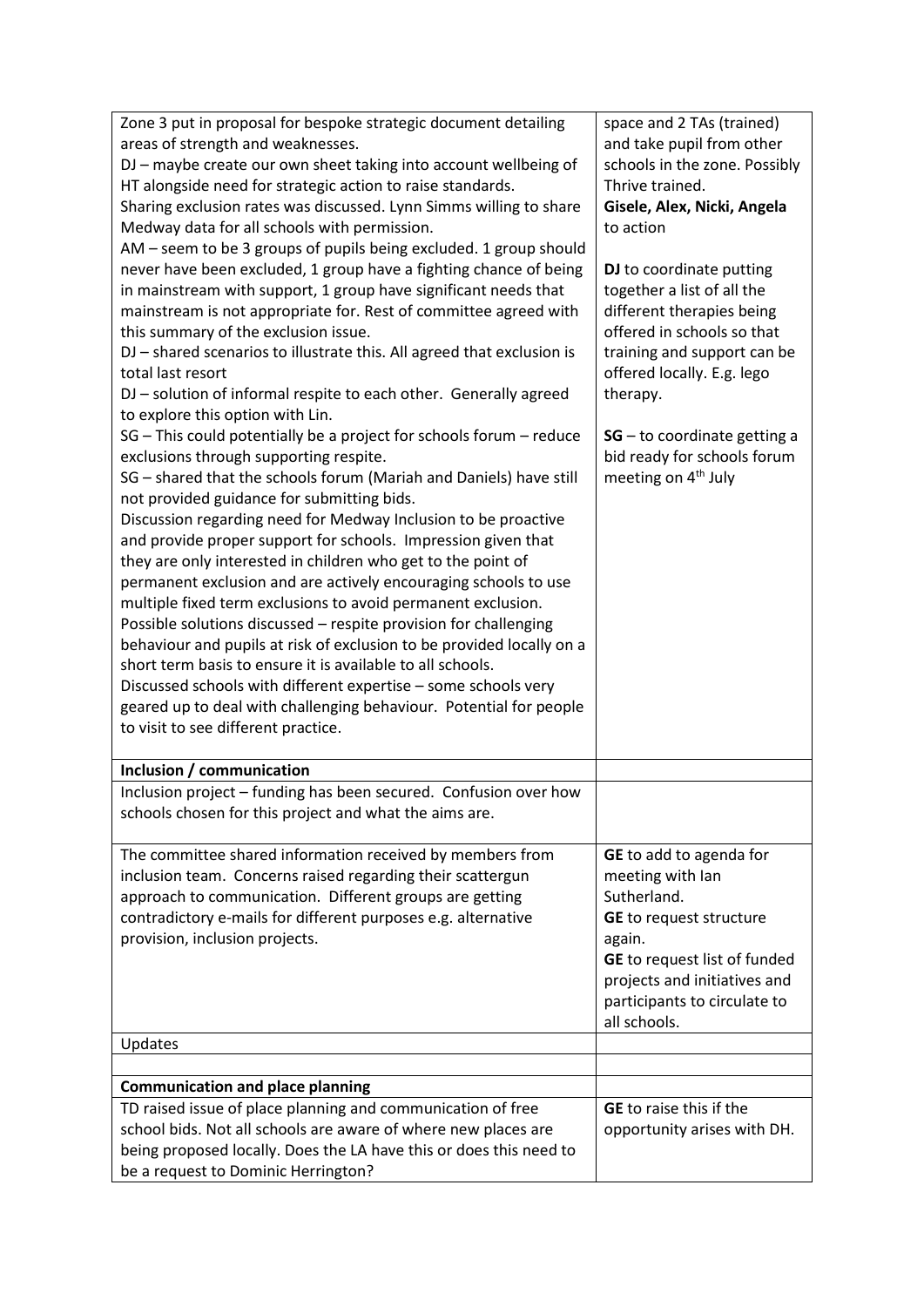| The committee agreed that they had concerns around the<br>admissions system in Medway and does not seem to be working<br>for the benefit of children.<br>Case study $1$ – parent moving into the area – space in a local<br>school. Medway taking 5 weeks to process application forms.<br>Child therefore out of school for this time.<br>Case study 2 -Gillingham school submitting accurate numbers on a<br>weekly basis showing there are spaces. Gillingham family offered<br>school in Strood (Elaine). Only came to light when the parent<br>called the school.<br>Case study 3 - Schools claiming that they don't have spaces when<br>they do. (mire an issue in vulnerable year groups Y2/Y6. | Committee representative<br>to raise these examples at<br>the next admission forum. |
|--------------------------------------------------------------------------------------------------------------------------------------------------------------------------------------------------------------------------------------------------------------------------------------------------------------------------------------------------------------------------------------------------------------------------------------------------------------------------------------------------------------------------------------------------------------------------------------------------------------------------------------------------------------------------------------------------------|-------------------------------------------------------------------------------------|
| Caron Johnson (The Beeches Primary Hub) & her DHT                                                                                                                                                                                                                                                                                                                                                                                                                                                                                                                                                                                                                                                      |                                                                                     |
| Caron provided outline of The Rowans, their trust and the bid for<br>The Beeches. See attached information.<br>Rowans is AP for secondary - they take permanently excluded<br>children<br>60 pupils - only few have EHCP<br>Increasing number of Y7 pupils<br>Issue with secondary pupils staying for their full secondary career.<br>School is successful with these long term pupils.<br>The provision is not revolving door.<br>Share a site with INSPIRE - provision for children with mental<br>health issues. But have significant own land.                                                                                                                                                     |                                                                                     |
| Proposal for The Beeches came out of review of exclusions.<br>Looked at primary exclusions data and this was high and showed<br>that there needed to be another primary revolving door AP to<br>reduce exclusions.<br>The bid is for revolving door at primary $6 - 12$ weeks with a small<br>number of long term places for those with significant needs.<br>Committee agreed with CJ that the need is for the most extreme<br>cases of children at risk of permanent exclusion to have high<br>quality AP in primary to reduce the number of permanent                                                                                                                                               |                                                                                     |
| exclusions when they get to secondary.<br>Issue of sharing exclusions data discussed as Medway data is not<br>being monitored accurately. E.g. AP being found for pupils as an<br>alternative for permanent exclusion - but this is the same outcome<br>as they are excluded from mainstream and is falling off stats.                                                                                                                                                                                                                                                                                                                                                                                 |                                                                                     |
| Limited options for primary pupils shared with committee<br>Right Track – tuition service – tutoring in the tutor home<br>Manor Way - 7 - 16 New Road, Independent School. Approx. 10<br>places (mostly taken up by secondary).<br>Magic - Not a registered school                                                                                                                                                                                                                                                                                                                                                                                                                                     |                                                                                     |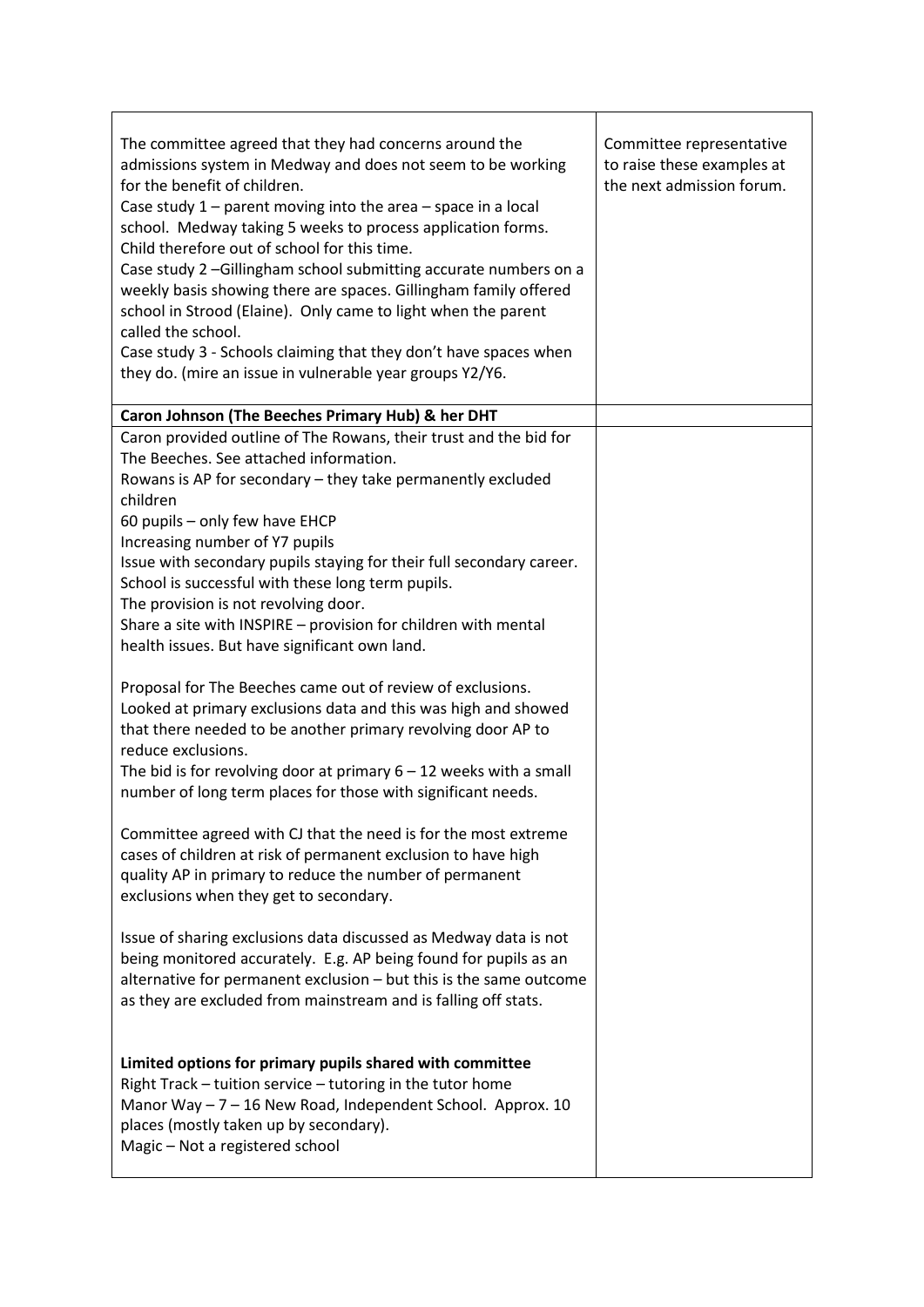| Bridge - Registered special school - only for children with EHCP                                                                    |                                                    |
|-------------------------------------------------------------------------------------------------------------------------------------|----------------------------------------------------|
| (SEMH)<br>Chalklands - specially resourced provision (EHCP SEMH) feeding                                                            |                                                    |
| into INSPIRE                                                                                                                        |                                                    |
| Secondary<br>GFC-KS3 & KS4 - Independent School                                                                                     |                                                    |
| Will Adams - KS4                                                                                                                    |                                                    |
| Will Adams agreement - on roll at Will Adams but education                                                                          | <b>GE &amp; SG</b> to raise this at next           |
| provided by secondary schools. They run a ghost roll. Facility for                                                                  | meeting with lan<br>Sutherland.                    |
| secondary schools to 'off roll' their challenging pupils onto this<br>ghost roll so they are not reported.                          |                                                    |
|                                                                                                                                     |                                                    |
| Committee expressed concern regarding the morality of this<br>practice. Questioned how secondary schools are being held to          | <b>GE and AM to maintain</b><br>contact with Caron |
| account for the attendance, attainment and progress of those                                                                        | following AP consultation                          |
| students on the Will Adams agreement.                                                                                               | meeting.                                           |
| CJ outlined that the vision for the Beeches is the reverse. Vision is                                                               |                                                    |
| for children to retain identity of their home school to have                                                                        |                                                    |
| accountability but have provision at The Beeches to meet their<br>needs.                                                            |                                                    |
|                                                                                                                                     |                                                    |
| Key points regarding The Beeches proposal<br>High quality environment - purpose built premises, forest school                       |                                                    |
| potential                                                                                                                           |                                                    |
| High quality provision - Supported by Trust with high Ofsted rating                                                                 |                                                    |
| and significant successful experience.<br>AP consultation letter went out from Medway but this did not                              |                                                    |
| include all options that are available.                                                                                             |                                                    |
|                                                                                                                                     |                                                    |
| AM summarised concerns of committee - lack of adequate high<br>quality local provision for pupils who need significant provision    |                                                    |
| beyond what can be offered by some schools in Medway.                                                                               |                                                    |
| Concerns expressed by several committee members regarding the                                                                       |                                                    |
| quality of the alternative provision being signposted by the LA.<br>Primary HT expect pupils to be cared for and educated to a high |                                                    |
| standard, not babysat and kept out of sight until they transfer to                                                                  |                                                    |
| mainstream secondary, get permanently excluded an end up back<br>in a secondary AP, which seems to be the case at the moment.       |                                                    |
| Question raised regarding why LA are buying into part-time                                                                          |                                                    |
| unregistered provision for our young people? Or into registered                                                                     |                                                    |
| provision with RI judgements, when there are options to expand or<br>create high quality provision that HT would be happy for their |                                                    |
| pupils to access.                                                                                                                   |                                                    |
|                                                                                                                                     |                                                    |
| <b>NELFT</b>                                                                                                                        |                                                    |
| Committee now has a document to look at to see what KPI have                                                                        | GE to request termly report                        |
| been agreed and CAHMs previous KPI.<br>Main concern from Zones has been regarding response times                                    | for schools split into primary<br>and secondary    |
| Agreed to keep it simple.                                                                                                           |                                                    |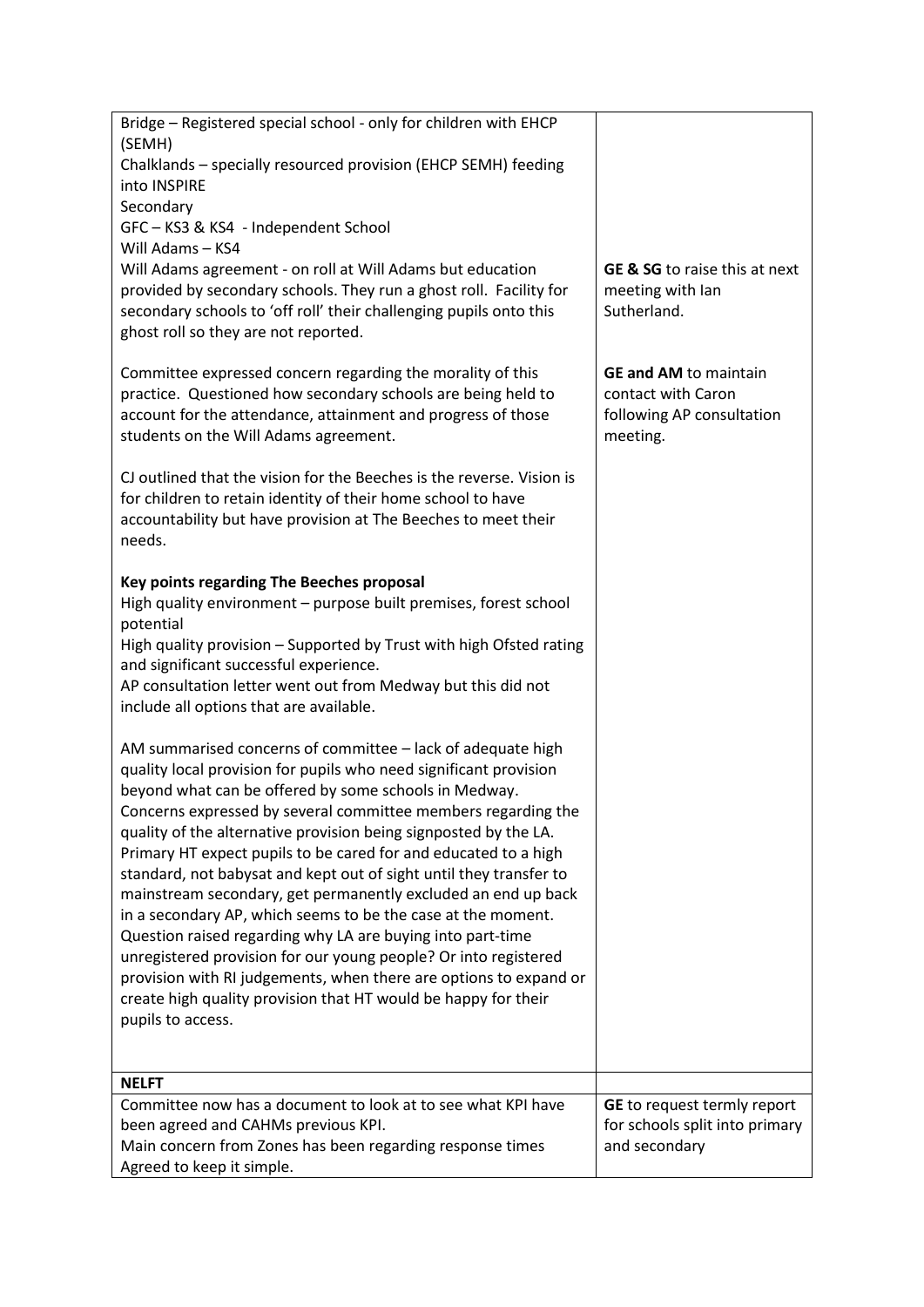| TD suggested that the committee request a termly report that can<br>be circulated to all schools - detailing<br>how many pupils were referred during the term<br>how many were responded to within the target time<br>level of triage for these cases - i.e. outcome of initial<br>٠<br>assessment action/no action<br>how many have started work with a mental health professional<br>$\bullet$<br>or other service as a result of the referral |                                                                                                                                                                         |
|--------------------------------------------------------------------------------------------------------------------------------------------------------------------------------------------------------------------------------------------------------------------------------------------------------------------------------------------------------------------------------------------------------------------------------------------------|-------------------------------------------------------------------------------------------------------------------------------------------------------------------------|
| <b>Initial Action Plan</b>                                                                                                                                                                                                                                                                                                                                                                                                                       |                                                                                                                                                                         |
| Action plan headlines from Launch day reviewed. 2 discussed<br>Wellbeing - Agreed to facilitate Mindfulness .B foundations course<br>for leaders as a result of really positive feedback from all those<br>who have attended it.<br>Woodlands offered as a central free venue for the course to keep<br>cost down for schools.                                                                                                                   | <b>SG</b> to contact David Bignell<br>and Caroline (Headspace<br>myspace lady) to progress<br>this<br><b>SG</b> to organise taster<br>session for all heads with<br>DB. |
| Various online analysis tools were discussed to support wellbeing.<br>GE shared Iluminar leadership analysis tool (Approx £300) face to<br>face talking through issues raised from the online analysis.                                                                                                                                                                                                                                          | Agreed no action on this<br>yet.                                                                                                                                        |
| Possibility of brokering a group deal on popular tools in the future.                                                                                                                                                                                                                                                                                                                                                                            | <b>Chairs</b> to forward relevant<br>dates and events to GE for<br>inclusion on the website.                                                                            |
| Raising standards/curriculum - Zone 3 shared their model of<br>regular network meetings for subject leaders and staff with specific<br>roles. Focus agreed at start of the year from shared school<br>develop planning within zone.                                                                                                                                                                                                              |                                                                                                                                                                         |
| TD proposed that MELA contact schools and trusts and zones to<br>get moderation dates and then shares these across Medway so<br>that schools can more easily undertake external moderation.                                                                                                                                                                                                                                                      |                                                                                                                                                                         |
| DJ proposed that everything is put on the MELA website under the<br>priorities headings so that we are signposting all activity taking<br>place.                                                                                                                                                                                                                                                                                                 |                                                                                                                                                                         |
| Committee agreed that we need to ensure that we are not using<br>the distribution list to circulate or endorse all sorts of different<br>local events. Using the website to collate these means HT can<br>access it if required.                                                                                                                                                                                                                 |                                                                                                                                                                         |
| SBM network put on at Wainscott was discussed- schools paid £30<br>and there was input from various sales organisations on various<br>issues.                                                                                                                                                                                                                                                                                                    |                                                                                                                                                                         |
| <b>GDPR</b>                                                                                                                                                                                                                                                                                                                                                                                                                                      |                                                                                                                                                                         |
| Committee felt that there is lots of conflicting information being<br>given to schools from various sales organisations.                                                                                                                                                                                                                                                                                                                         | <b>GE</b> to liaise with AP<br>regarding how to manage                                                                                                                  |